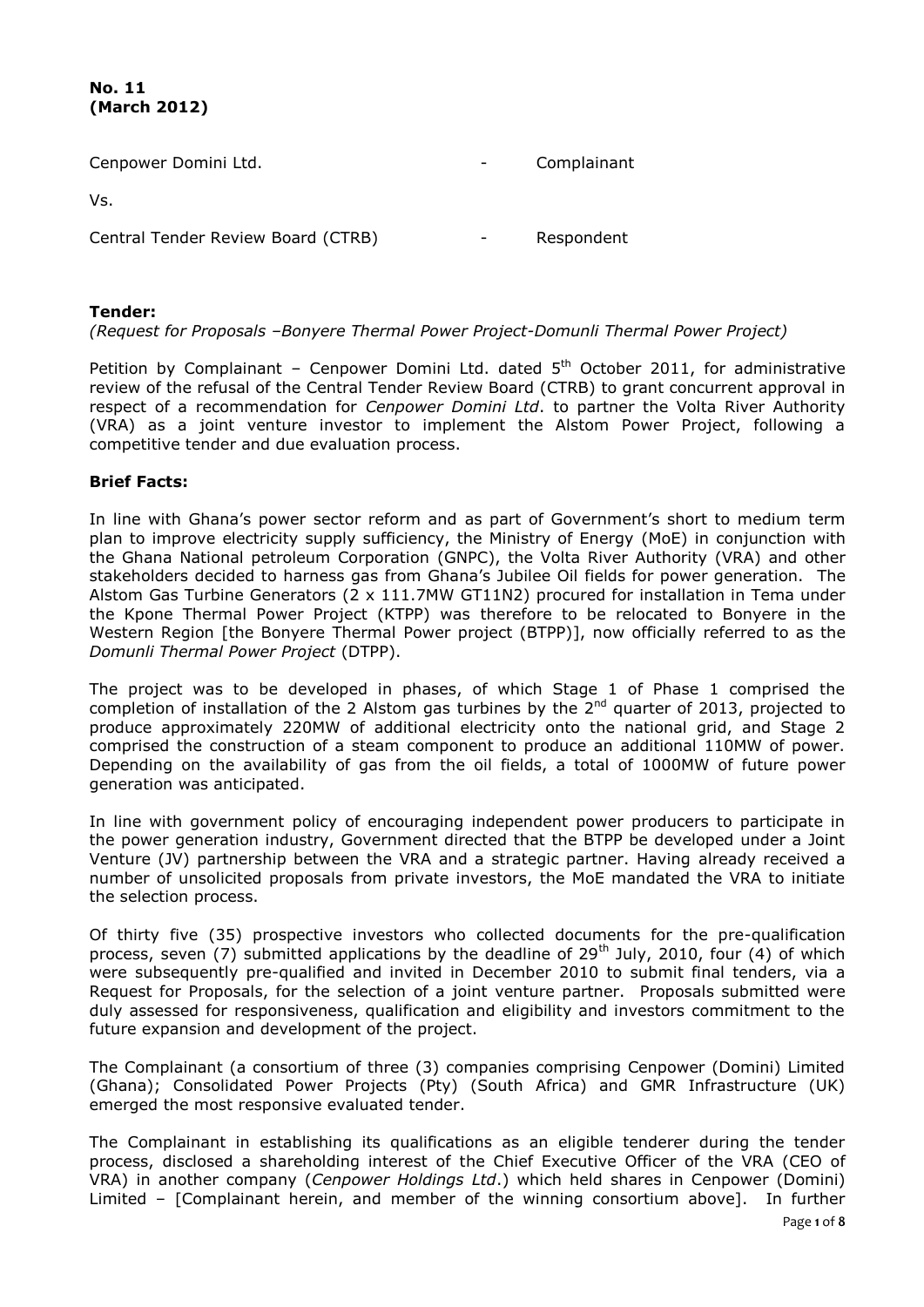support of this disclosure, the Complainant also stated in its offer letter that the CEO of VRA had remedied a conflict-of-interest arising from his involvement with Complainant, in compliance with *Section 2.4 (5) of the Volta River Development (Amendment) Act, 2005 (Act 692)* and section 7(5) of its Standing Orders.

### **Central Tender Review Board:**

Subsequently, an application for the concurrent approval of the Central Tender Review Board (CTRB), required for the contract to be awarded, failed on the basis that a financial conflict-ofinterest existed on the part of the CEO of the VRA, in respect of his interest in Cenpower Domini Ltd. through *Cenpower Holdings Ltd*., which conflict-of-interest had not been satisfactorily remedied by the VRA nor the Complainant

The CTRB based its decision on a legal opinion issued by the Attorney-General & Minister for Justice on the matter, which among others questioned the veracity of various documents submitted to show that the conflict-of-interest had been remedied. In the AG's opinion, documents presented to prove the surrender of business interest in Cenpower Domini Ltd. (i.e. letter of resignation as a Director of *Cenpower Holdings Ltd*.) and relinquishment of shares thereof), were neither convincing nor adequate and had not sufficiently addressed the extent of disclosure required to remedy the conflict-of-interest situation which had arisen.

### **AG's Legal Opinion:**

It was the AG's opinion that during the entire bidding process, the CEO of VRA had a financial interest in Cenpower Domini Ltd. one of the 3 firm consortium which had won the BTPP/DTPP bid) That the timing, the 'limited' nature and unconvincing manner of disclosure seemed calculated to suppress, mislead and divert the attention of the VRA Board from the financial interest aforementioned. And finally, that the requisite written declaration was not properly made to the VRA Board prior to selection of the winning consortium, as required under Section 2.4(5) of the Volta River Development (Amendment) Act 2005 (Act 692) which states:-

"4 (5) *A member of the Authority who has an interest in a contract or other transaction proposed to be entered into with the Authority or an application before the Authority shall disclose in writing the nature of the interest and is disqualified from participating in any deliberation of the Authority in relation to the contract, application or transaction*."

It was the AG's opinion that in any case, the 'letter of declaration' presented by the Complainant came too late in the process to ensure a level playing field for the other prospective tenderers. That transparency and accountability of that tender process was therefore compromised. The AG argued that as at the outset of the tender process, an interest disclosure properly made, should have been in writing from the CEO to the VRA Board, which obligation could not be discharged by the Complainant on his behalf. From the foregoing, the AG finally contended that this conduct offended Section 93(1) of the Public Procurement Act, 2003 (Act 663). This section requires compliance with the conflict-of-interest provisions of Article 284 of the Constitution by public officers.

Additionally, the AG was of the opinion that *CenPower Holdings Ltd*., to the extent that it had failed to disclose its business interest with the CEO of VRA, had equally contravened the conflict-of-interest provision of Section 93 (1) of Act 663 and was liable under Section 92(1) of Act 663. That this conduct of both parties readily inferred collusion and influence to gain an unfair advantage in the award of the contract, contrary to Section 92(2)(b) of the Public Procurement Act, 2003 (Act 663).

### **Complainant:**

The Complainant petitioned the PPA for administrative review of the matter, requesting a timely investigation, proper determination of facts, and reversal of the decision of the Central Tender Review Board (CTRB), which in Complainant's view was misdirected and one-sided, in as far as it did not duly factor in the side of all parties involved.

Complainant contended *inter alia*, that it had to the best of its efforts sufficiently disclosed the interest of the CEO of VRA *in Cenpower Holdings* in its tender documents, that the CEO of VRA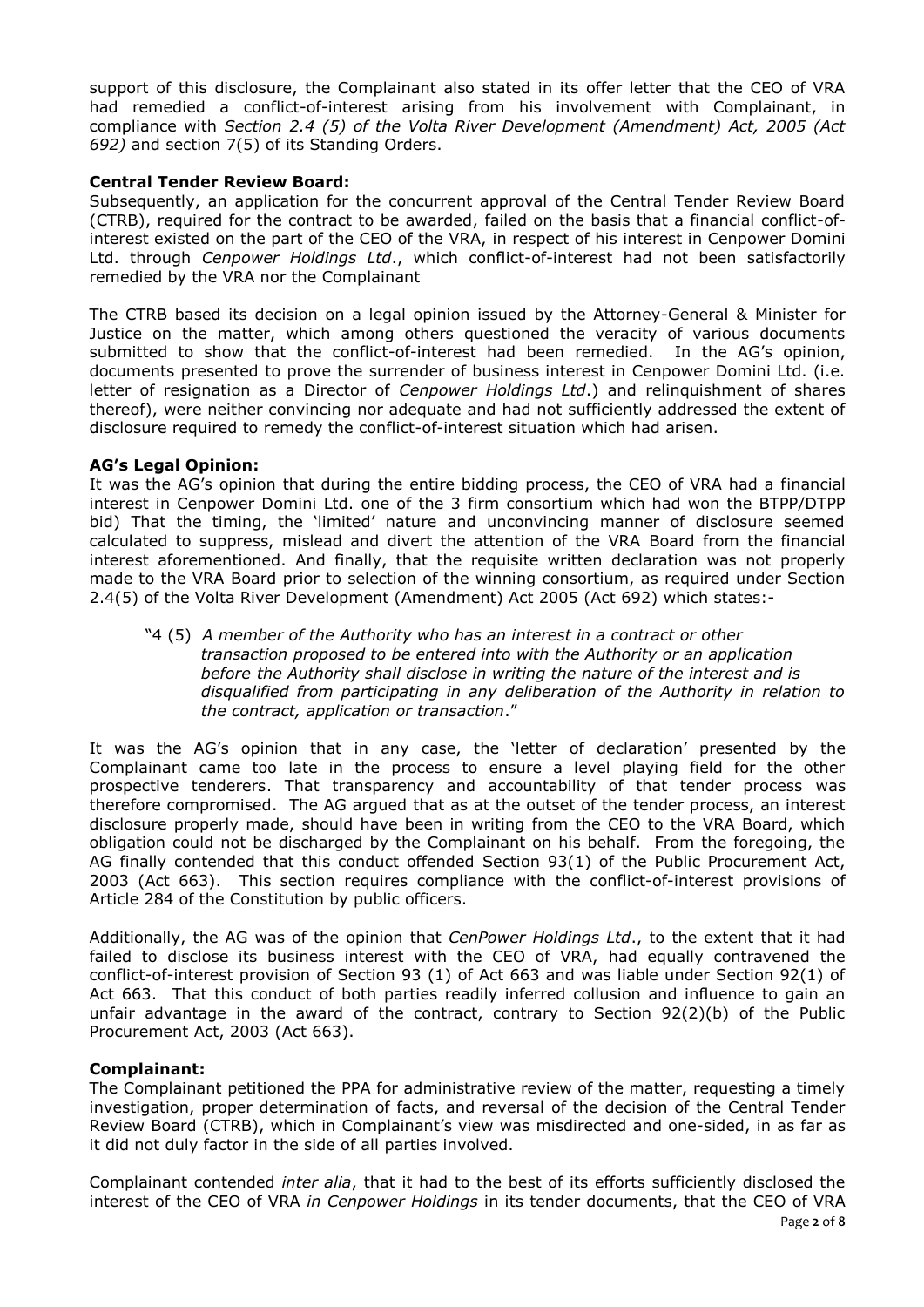had made the necessary interest disclosures in linkage to Cenpower Domini Ltd. (the local joint venture partner of the preferred consortium for the DTPP) and had infact severed business links with Cenpower Domini Ltd. through the relinquishment of his shares in *Cenpower Holdings Ltd.*  (a shareholding company of Cenpower Domini Ltd.). Moreover, he had resigned as a director of Cenpower Generation upon assumption of office as CEO, which was widely known and had duly informed the VRA of the sale of his interest in that company.

The Complainant maintained that the CEO had recused himself entirely from the tender process and most importantly, that the AG's opinion had failed to incorporate the decision of the Ministry of Energy (MoE) on the matter.

## **Ministry of Energy:**

Though the MoE acknowledged the possibility of a conflict-of-interest it submitted that this could be cured if the CEO made the necessary disclosures and recused himself from participating in any decision making process relating to the joint venture. The MoE was content that appropriate action had been taken, the CEO of VRA having taken a number of essential steps to cure the conflict-of-interest, which included the consistent disclosure of a sequentially diminishing involvement in one 'shareholder' of the local JV partner of the recommended consortium, and also declining to participate in any discussions relating to the project.

### **Solicitor for CEO of VRA:**

In his own defense through his Solicitor, the CEO of VRA also faulted the AG's opinion as incomplete, having failed to invite and duly incorporate the true state of affairs concerning the alleged conflict-of-interest. He contended that at all material times he had declared his interest in the Complainant and its affiliates; that he had accordingly declined to participate in the tender process, and finally, had taken necessary prior steps to dispose of his interest in the Complainant and its affiliates in compliance with VRA's Standing Orders and Act 46 (as amended).

# **VRA Board:**

On its part, the VRA Board, taking note of the sequence of events from pre-qualification to the final approval of Evaluation Panel's recommendation by the VRA Entity Tender Committee (ETC) and the provisions of section 4(5) of Act 46 as amended and VRA Standing Order 7(5), held the view that indeed full disclosure had to be made at the time a transaction is proposed to be entered by the VRA or when an application is made. The CEO ought therefore to have made a formal disclosure of his interest in *Cenpower Holdings Ltd*. at the time of submission of the prequalification bid to partner the VRA in July 2010, or at any rate, prior to evaluation of the bids, which was not done. For these reasons, the VRA Board decided against contesting the CTRB's decision on the matter.

The VRA Board in mitigation however noted that indeed, established procedures for handling tenders within the VRA did not involve the CEO until the submission of an Evaluation Report (containing recommendations) before the ETC, of which he is a member. Secondly, that the CEO did in fact give a formal written confirmation of his interest in *Cenpower Holdings Ltd*. at its  $24<sup>th</sup>$  February 2011 meeting, and recused himself from discussion of the Evaluation Report on the selection of a JV partner for the Domunli (DTPP)Project.

The VRA Board maintained that prior to these formal disclosures, the CEO's interest had been widely publicized long before the Domunli tender process and disclosed in documentation submitted by the Complainant at pre-qualification, and confirmed that contrary to the opinion of the Attorney-General and Minister for Justice, the CEO did not mislead or attempt to mislead the VRA Board in respect of his interest in the company aforementioned.

# **Issue(s):**

Issues considered by the Authority were as follows:-

i. Whether the CEO of VRA had a financial conflict-of-interest and whether this was adequately remedied;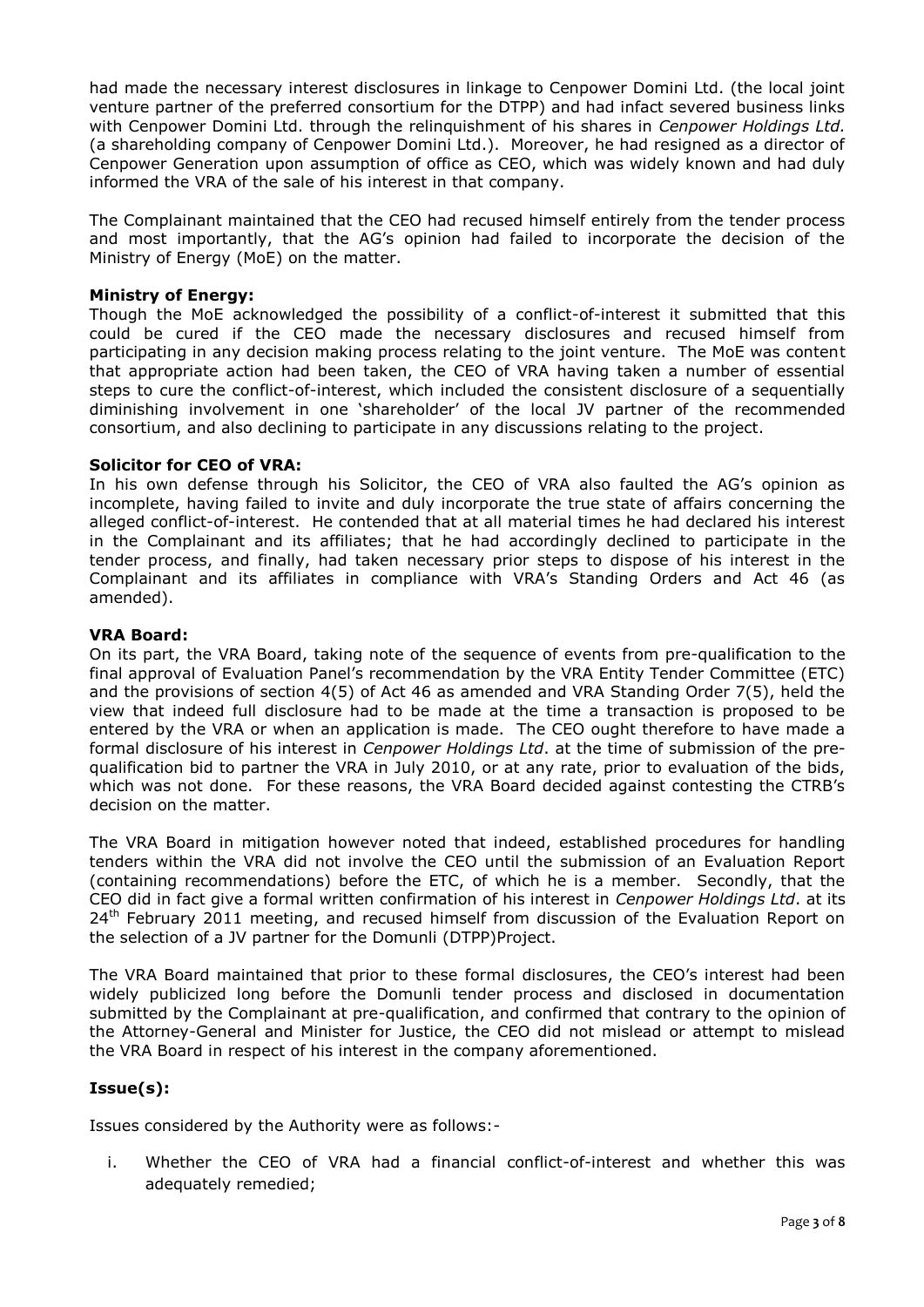- ii. Whether VRA's Evaluation Report and recommendation of a winning tenderer was technically compromised;
- iii. Whether the Complainant contravened the conflict-of-interest provision of Section 93 (1) of Act 663 and was liable under Section 92(1) of Act 663 for contravention of Section 92(2)(b) of the Public Procurement Act, 2003 (Act 663) as asserted by the Hon. Attorney-General & Minister for Justice;
- iv. Whether the conflict-of-interest situation created should adversely affect the implementation of this project.

# **Case Deliberation**

In addressing the issues raised above and mindful of the need to arrive at an objective decision which would not jeopardize, halt or delay the implementation of a critical government project, the Appeals & Complaints Panel of the Public Procurement Authority (the Panel) considered the following statutory and international best practice rules applicable to the matter of conflict-ofinterest, including the common law prohibition against "self-dealing"<sup>1</sup>.

- 1. Section 87 of the Civil Service Act, 1993 (PNDCL 327);
- 2. Article 284 of the 1992 Constitution;
- 3. Guidelines on Conflict-of-Interest prepared by the Commission on Human Rights and Administrative Justice (CHRAJ) to assist public officials identify, manage and resolve conflicts of interest (the 'CHRAJ COI Guidelines');
- 4. Sections 205 to 207 of the Companies Act, 1963 (Act 179);
- 5. Conflicts of Interest laws and guidelines prepared by the Conflicts of Interest Office<sup>2</sup>, Civil Division, Government Law Section of the California Attorney General's Office<sup>3</sup>;

Of these rules, the Panel noted that the first two statutory provisions listed above, though applicable to public officers in a public office setting did not contain sufficient guidance to regulate or remedy such situations.

Though the CHRAJ COI Guidelines offered some guidance, the Panel also found the State of California Conflicts of Interest laws and guidelines useful and of persuasive effect, particularly to the extent that the latter regulates both general financial and specific conflict-of-interest situations in government contracts by local, state and legislative officials.

In analyzing whether a conflict-of-interest existed in the case at hand, the Panel considered the financial conflict-of-interest rules specifically dealt with under the California guidelines<sup>4</sup>, which covers the following:-

- i. both actual and apparent conflict-of-interest situations
- ii. establishes a broad, objective disqualification standard between a public official's private interests and his or her public duties, such that, though public officials are not prevented from *owning* or *acquiring* financial interests that conflict with their official duties, and the mere possession of such interests does not require officials to resign from office, there is a basic disqualification from participating in government decisions in which they have a financial interest.

 $\overline{a}$ 

 $1$  The common law prohibition against "self-dealing" has long been established in California law. (City of Oakland v. California Const. Co. (1940) 15 Cal.2d 573, 576.) The present Government Code section 1090, which codifies the common law prohibition as to contracts, can be traced back to an act passed in 1851

<sup>2</sup> [http://ag.ca.gov/publications/coi.pdf.](http://ag.ca.gov/publications/coi.pdf) Download this Guide from the Attorney General's web site at [www.ag.ca.gov.](http://www.ag.ca.gov/) <sup>3</sup> Attorney General opinions, unlike appellate court decisions, are advisory only. However, with respect to conflict-of interest laws, courts have frequently adopted the analysis of Attorney General opinions, and have commented favorably on the service afforded by those opinions and this Guide. (See Lexin v. Superior Court (2010) 47 Cal.4th 1050, 1087; Thorpe v. Long Beach Community College Dist. (2000) 83 Cal.App.4th 655, 662.)

<sup>4</sup> the Political Reform Act of 1974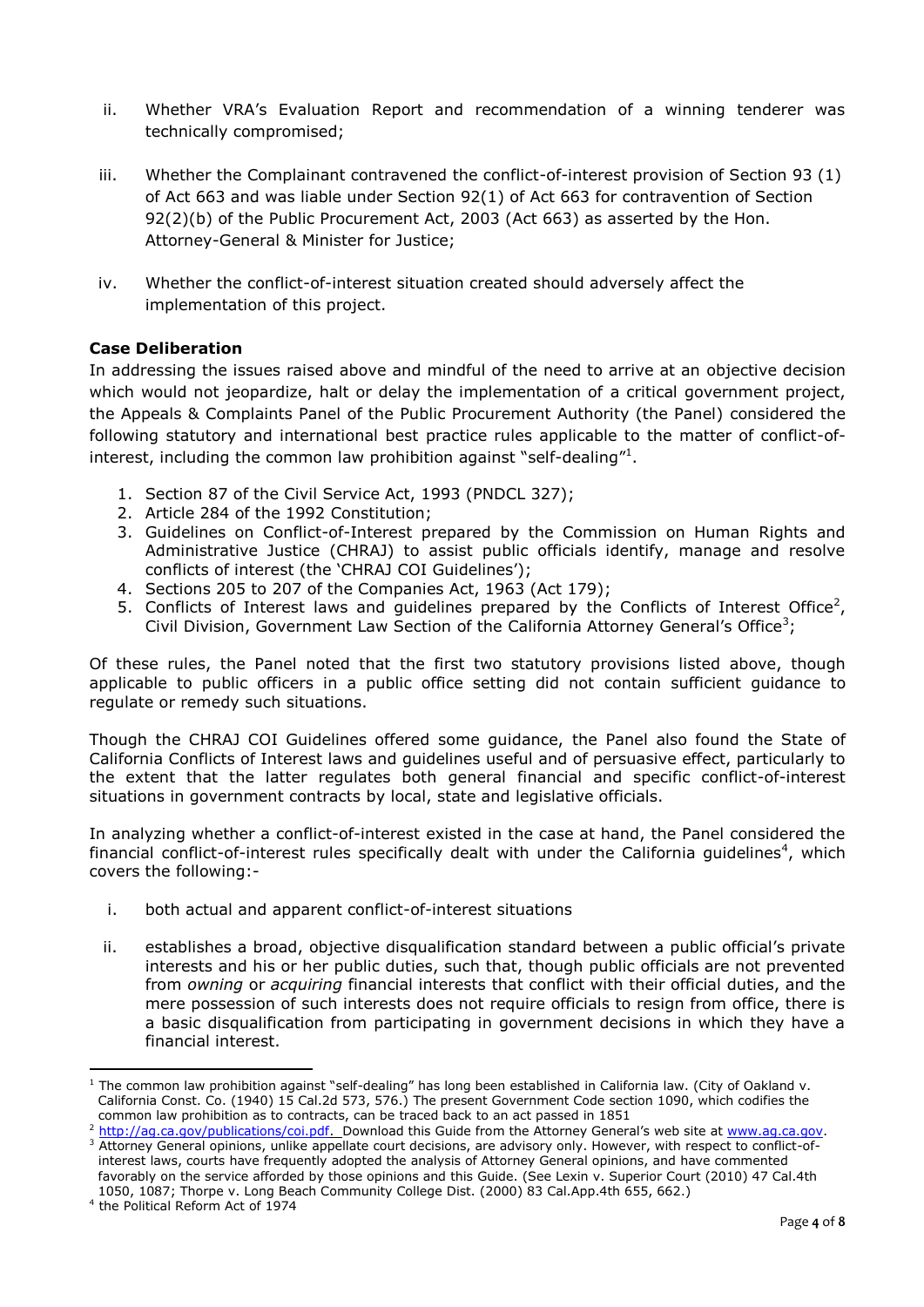iii. Legislates the Common Law prohibition against "self-dealing"<sup>5</sup> which essentially prohibits a public official from being financially interested in a public contract in both the official's public and private capacities<sup>6</sup>. Aimed at avoiding actual impropriety or the appearance of impropriety in the conduct of government affairs, this common law principle requires government officials to disqualify themselves from participating in decisions in which *there is an appearance of a financial conflict-of-interest*<sup>7</sup>

Guided by the processes outlined in the aforementioned guidelines $<sup>8</sup>$  to help determine the</sup> existence of a conflict-of-interest in this case, the Panel concluded without doubt (and in agreement with the VRA Board) that the CEO of VRA had an economic interest which qualified as a conflict-of-interest<sup>9</sup>

That said and done, the Panel noted that despite a disqualifying conflict-of-interest, a number of exceptions to the general prohibition (against an official's participation in decision making) applied, which include the limited "rule of necessity". This exception places emphasis on the performance of official duty and applies when an organization must contract for essential services despite a conflict-of-interest. It operates to permit an organization to proceed with a contract, subject to the interested official disclosing an interest in the prescribed manner and disqualifying himself/herself from participating in making the contract.

# **Decision**:

Following extensive deliberation of the case, after due consideration of both verbal and documentary submissions of the parties, the Panel decided as follows:-

i. In arriving at its conclusion on issue number (i) above, the Panel considered four legal provisions, Section 2(4.5) of the Volta River Development (Amendment) Act, 2005 (Act 692); Order 7(5) of the Standing Orders of Members of the Authority; Sections 92 and 93 of the Public Procurement Act, 2003 (Act 663), to conclude that though a financial conflict-of-interest was established on the part of the CEO of VRA and, in agreement with the Hon. Attorney-General, the timing, procedure and level of disclosure required might not have been handled in a consistent manner, there had been an appreciable level of disclosure which provided the mitigation needed to exonerate the CEO of VRA from any wrong-doing.

As earlier noted from international best practice regulations, the mere possession of a conflict-of-interest does not require officials to resign from office nor impose liability for sanctions under VRA's regulations or Sections 92(2)(b) or 93 of the Public Procurement, Act, 2003 (Act 663). The crux of Sections 2(4.5) of the Volta River Development (Amendment) Act, 2005 (Act 692) and Order 7(5) of the Standing Orders of Members of the Authority is disclosure, which was amply attested to by the VRA Board in its documentary and oral submissions to the Panel. For example, VRA letter no. Exe/1090/029/2463 of  $21<sup>st</sup>$  December, 2011, among other things, confirmed that the CEO, in compliance with VRA's Standing Orders and regulations, tabled a formal

 $\overline{a}$ <sup>5</sup> The common law prohibition against "self-dealing" has long been established in California law. (City of Oakland v. California Const. Co. (1940) 15 Cal.2d 573, 576.) The present Government Code section 1090, which codifies the common law prohibition as to contracts, can be traced back to an act passed in 1851

<sup>6</sup> Lexin v. Superior Court (2010) 47 Cal.4th 1050, 1073.

<sup>7</sup> In the words of the Supreme Court of California, "the purpose of [which] is to make certain that "*every public officer be guided solely by the public interest, rather than by personal interest, when dealing with contracts in an official capacity".*

<sup>8</sup> Prepared by the Fair Political Practices Commission ("FPPC") - Agency responsible for advising officials, informing the public, and enforcing the Political Reform Act, 1974

<sup>9</sup> Qualifying types of economic interest include Investments in or positions with business entities; Investments in or positions with business entities cover both direct and indirect investments; "Business entity" covers all organizations operated for profit, which include corporations, partnerships, joint ventures, sole proprietorships, and any other type of enterprise operated for a profit. An official who has an economic interest in one such entity *is also deemed to have an interest in all the other related entities.* One business entity is related to another business entity, if that business entity or its controlling owner is a controlling owner of the other business entity, or if management and control is shared between the entities.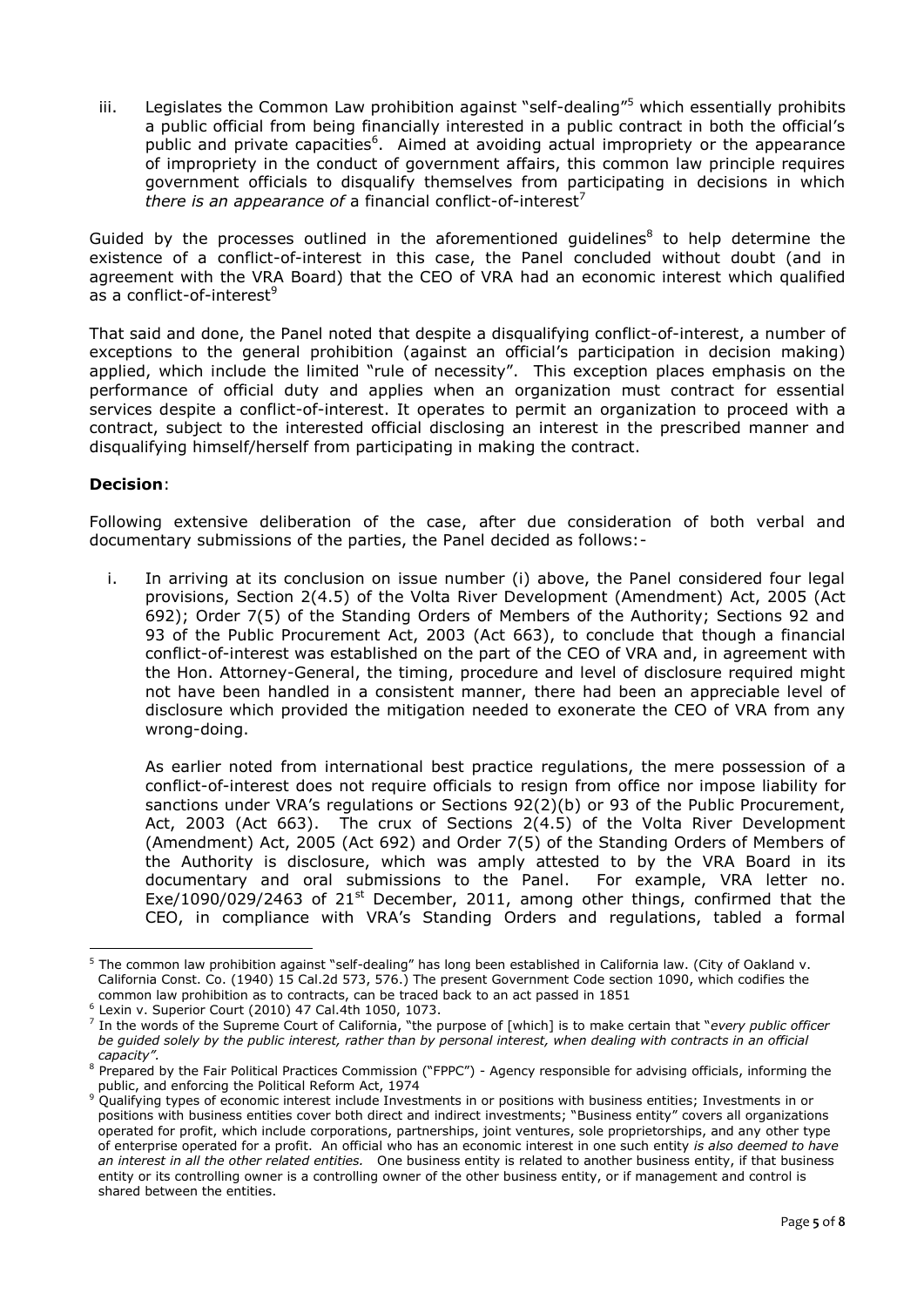disclosure of his interest in Cenpower Domini Ltd. at a meeting of the Board held on 24<sup>th</sup> February 2011 and recused himself from that meeting, at least one month before the Evaluation Report came up for consideration and approval by the Entity Tender Committee (ETC)). Prior to these disclosures, the CEO's interest in another related company had been widely publicized in a number of corporate publications, prior to the Domunli Project.

The Panel noted that some effort was clearly made to disclose the CEO's interest both publicly and internally within the organization aimed at compliance with VRA's regulations aforementioned, on the matter. In any case, the CEO divested himself of any interest in the Complainant company as of  $7<sup>th</sup>$  April, 2011. From the evidence, no case was made which warranted culpability under section 92(2)(b) of the Public Procurement Act, 2003 (Act 663).

Section 2(4.5) of the Volta River Development (Amendment) Act, 2005 (Act 692) states:-

"*A Member of the Authority who has an interest in a contract or other transaction proposed to be entered into with the Authority or an application before the Authority shall disclose in writing the nature of the interest and is disqualified from participating in any deliberation of the Authority in relation to the contract, application or transaction*".

Order 7(5) of the Standing Orders of Members of the Authority states:-

"*Any Member having a financial or business interest in any matter before any meeting of the Authority and/or of its Committees, whether in respect of himself, his wife, or any member of his family, or any business partner or associate, or in any other manner, shall before the matter is discussed at once disclose the nature of such interest to the meeting, and shall take no part in the discussion or voting upon the matter*."

Section 92(2)(b) of Act 663 states:-

- "(2) *The following shall also constitute offences under this Act* [*for which a person will be liable on summary conviction to a fine not exceeding 1000 penalty units or a term of imprisonment not exceeding five years or to both under s92(1)*]:
	- (b) *directly or indirectly influencing in any manner or attempting to influence in any manner the procurement process to obtain an unfair advantage in the award of a procurement contract*."

Section 93 of Act 663 which deals with Corrupt Practices, states:-

"(1) *Entities and participants in a procurement process shall, in undertaking procurement activities, abide by the provisions of article 284 of the Constitution*;

Having determined the effect of the conflict-of-interest in the entire process, the Panel was of the view that it should not significantly affect the pressing need to proceed with the project in the national interest.

From the foregoing, and in view of the public policy objectives of paragraph (iv) below, the Panel recommended that henceforth the VRA should enhance its Standing Orders in the light of international best practices highlighted above, by instituting additional procedures or modalities for handling such situations and providing guidance on remedial actions to be taken, from the outset of such situations.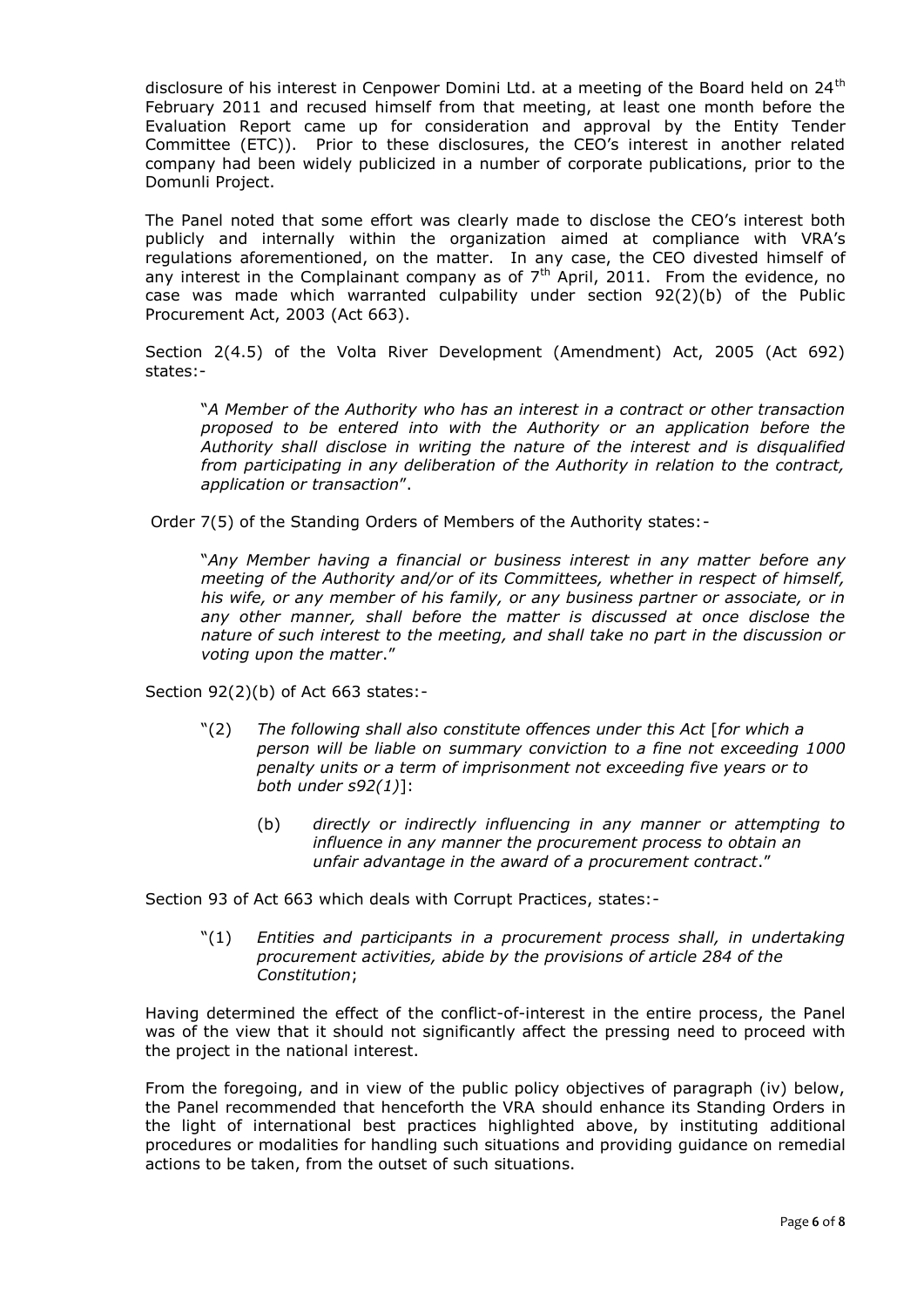Though the Panel noted that the CEO of VRA divested himself of any interest he had in the Complainant Company as of  $7<sup>th</sup>$  April 2011, it recommended that the VRA should put structures in place to actively monitor this project to ensure that the said conflict-ofinterest remains remedied.

- ii. The Panel noted that the evaluation process and subsequent recommendation of a winning tenderer was in no way technically compromised. As earlier noted, the project originated from the Ministries of Energy (MoE) and Finance & Economic Planning, who appointed VRA to implement. Neither the Ministry of Energy, the CTRB, the ETC of VRA nor indeed the Appeals & Complaints Panel found any issue with the evaluation report or faulted it technically.
- iii. Having dealt with and disposed of the matter of conflict-of-interest, the Panel concluded that the Complainant could not be faulted either. The company could not be held responsible for the conflict-of interest of a public officer.

Contrary to the A-G's opinion, the Complainant could not be held to have breached Sections 92(2)(b) and 93 of Act 663, because the applicable conflict-of-interest provisions only dealt with public officers whereas the Complainant was a private company. Secondly, the Panel was of the view that from the evidence, the Complainant tried to make requisite disclosures via the tender forms, which constituted a mitigating factor. By indicating the existence of a financial conflict-of-interest in its tender documents, the Complainant in effect publicly disclosed and brought the matter out in the open at a very early stage of the tender process through the Applicant's Information Form, as of  $22^{nd}$  July, 2010, in its attempt to abide by and comply with Section 93(1) of the Public Procurement Act, 2003 (Act 663) which states:

"*Entities and participants in a procurement process shall, in undertaking procurement activities, abide by the provisions of article 284 of the Constitution*"

Article 284 of the 1992 Constitution reads:

"*A public officer shall not put himself in a position where his personal interest conflicts or is likely to conflict with the performance of the functions of his office*."

The Panel found no evidence of contravention of Section 92(2)(b) of the Public Procurement Act, 2003 (Act 663) by the Complainant, as asserted in the Hon. A-G's opinion, which section states:

"The following shall also constitute offences under this Act:

(b) *directly or indirectly influencing in any manner or attempting to influence in any manner the procurement process to obtain an unfair advantage in the award of a procurement contract*"

The Panel reiterated that the existence of a conflict-of-interest situation, of its own, does not translate into a direct or indirect influence calculated to obtain an unfair advantage in a procurement process.

Consequently, the Panel found that the Complainant was not liable under Section 92(1) of Act 663 as asserted by the Hon. Attorney-General & Minister for Justice, which states:

"*Any person who contravenes any provision of this Act commits an offence and where no penalty has been provided for the offence, the person is liable on summary conviction to a fine not exceeding 1000 penalty units or a term of imprisonment not exceeding five years or to both*".

Page **7** of **8** iv. In view of the critical energy requirements of the nation; the fact that the VRA is the technically suitable institution to conduct and supervise this project; and the urgency